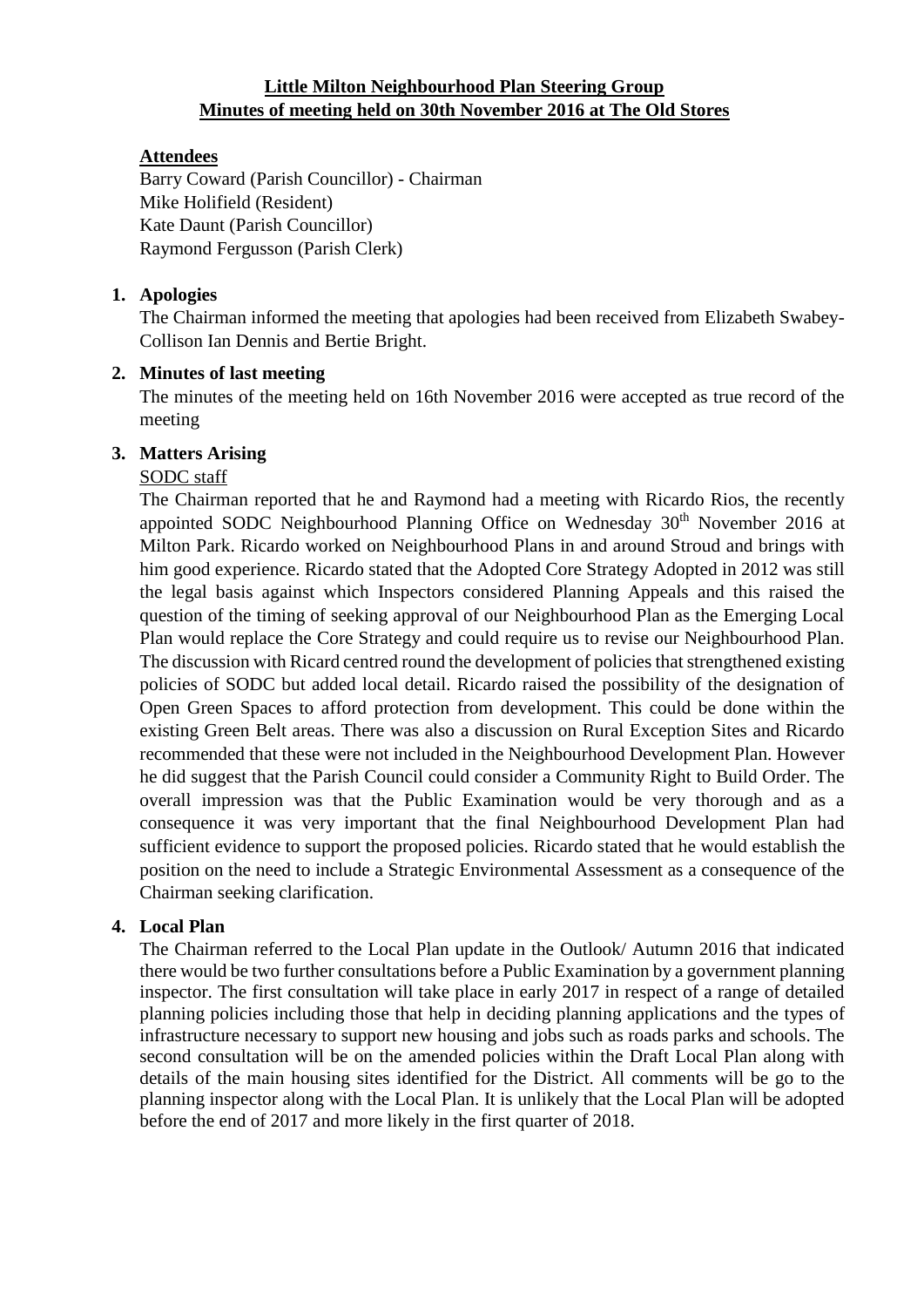#### **5. Village Survey**

The Chairman was pleased to report that he had delivered the completed questionnaires to Stratford upon Avon Council on the 23rd November. Barry was delighted to report a completion rate of 77% and this was considered to be very satisfactory

#### **6. Progress on consultation to date**

The following was the progress on a number of areas that had been identified

1) Ditchend Farm

Mike Holifield indicated that he would follow up his discussions with the new owners of Ditchend Farm once probate had been determined.

2) OCC Highways

The Chairman reported that he had contacted OCC Highways and was pleased with their early response. He stated that a meeting had been arranged on December  $7<sup>th</sup>$  2016 to consider a number of Strategic Issues that could impact on the Neighbourhood Development Plan. Barry informed the meeting that OCC had an officer that advised on Neighbourhood Development Plans. The Chairman believed that the roads and their related issues was becoming an important issue.

## **7. Evidence base-Background Document-progress**

The Chairman stated that he had included a new section for Roads that included issues related to air pollution and traffic noise and this was part of the evidence base. The section on Housing Needs Assessment would be finalised after the results of the questionnaire were analysed.

#### **8. Roads**

This matter had been discussed under 6 (2) but it was noted that although the Strategy for the road network was the responsibility of OCC the impact on a number of related issues would be included within the Neighbourhood Development Plan

## **9. Ditchend Farm**

The Chairman raised the question as to whether Ditchend Farm was a suitable site for development as it was a possible brown field site. Mike Holifield highlighted some changes to Permitted Development rights for Light Industrial Units. The meeting considered in inappropriate to comment on any individual site.

## **10. Drafting the Plan**

The Chairman felt that in the light of the meeting with Ricardo it may be necessary to evaluate what we are trying to achieve and what policies are required to support our aims. The timing of the adoption of the SODC Emerging Local Plan 2032 could impact on the overall timing of the our Neighbourhood Development Plan albeit work will continue on the development of the policies and evidence gathering

#### **11. Statutory Consultees**

The Chairman outlined the need to embrace all the Statutory Consultees although many had already been consulted e.g. Thames Water. He referred to other Neighbourhood Development Plan documents where there is evidence of a comprehensive list as part of the supporting evidence. It will need to include adjoining Parish Councils. He stressed it was an important part of the submission to demonstrate the fullest consultation.